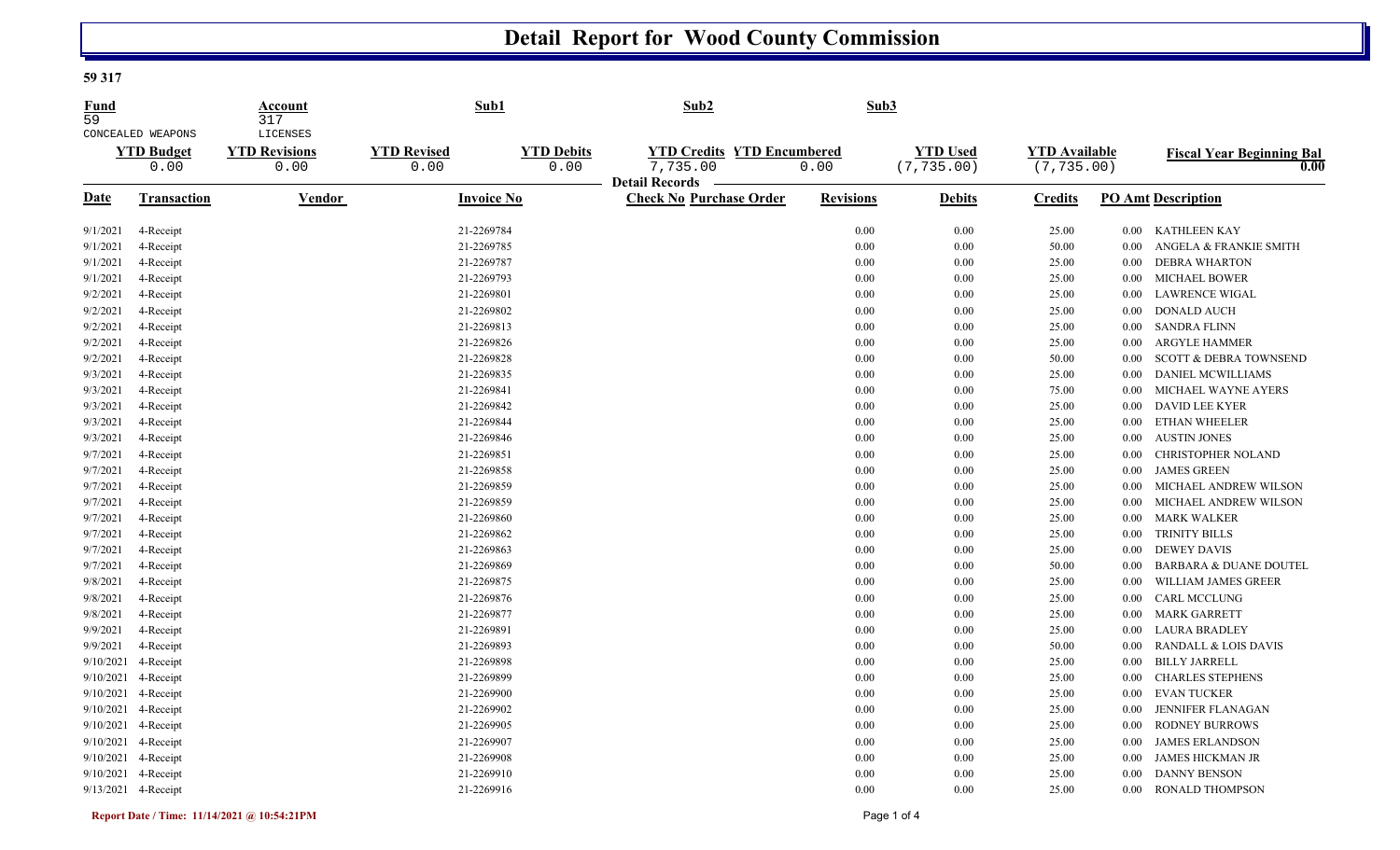| 21-2269918<br><b>RACHEL SHIPLEY</b><br>9/13/2021 4-Receipt<br>0.00<br>0.00<br>25.00<br>$0.00\,$<br>4-Receipt<br>21-2269929<br><b>CRAIG DILLON</b><br>9/13/2021<br>0.00<br>0.00<br>25.00<br>0.00<br>9/13/2021<br>4-Receipt<br>21-2269932<br>0.00<br>0.00<br><b>DAVID GARRETT</b><br>25.00<br>0.00<br>4-Receipt<br>21-2269943<br>0.00<br><b>JOHN GARNER</b><br>9/13/2021<br>0.00<br>25.00<br>0.00<br>21-2269950<br><b>DAVID KYER</b><br>9/13/2021<br>4-Receipt<br>0.00<br>0.00<br>25.00<br>$0.00\,$<br>4-Receipt<br>21-2269976<br><b>DAVID DAVIS</b><br>9/14/2021<br>0.00<br>0.00<br>25.00<br>$0.00\,$<br>21-2269978<br>9/14/2021<br>4-Receipt<br>0.00<br>0.00<br>25.00<br><b>ASHLEY BOGGS</b><br>0.00<br>21-2269999<br>9/14/2021<br>4-Receipt<br>0.00<br>0.00<br>50.00<br><b>BAILEY &amp; BRYAN REAM</b><br>0.00<br>9/14/2021<br>4-Receipt<br>21-2270023<br>0.00<br><b>MARK MORGAN</b><br>0.00<br>25.00<br>0.00<br>9/15/2021<br>4-Receipt<br>21-2270031<br>0.00<br><b>BENNIE MEDEIROS</b><br>0.00<br>25.00<br>0.00<br>4-Receipt<br>21-2270033<br>9/15/2021<br>0.00<br>0.00<br>25.00<br><b>JOHN COLEMAN</b><br>0.00 | <b>Detail Report for Wood County Commission</b> |  |  |  |  |  |  |  |  |  |
|-------------------------------------------------------------------------------------------------------------------------------------------------------------------------------------------------------------------------------------------------------------------------------------------------------------------------------------------------------------------------------------------------------------------------------------------------------------------------------------------------------------------------------------------------------------------------------------------------------------------------------------------------------------------------------------------------------------------------------------------------------------------------------------------------------------------------------------------------------------------------------------------------------------------------------------------------------------------------------------------------------------------------------------------------------------------------------------------------------------------|-------------------------------------------------|--|--|--|--|--|--|--|--|--|
|                                                                                                                                                                                                                                                                                                                                                                                                                                                                                                                                                                                                                                                                                                                                                                                                                                                                                                                                                                                                                                                                                                                   |                                                 |  |  |  |  |  |  |  |  |  |
|                                                                                                                                                                                                                                                                                                                                                                                                                                                                                                                                                                                                                                                                                                                                                                                                                                                                                                                                                                                                                                                                                                                   |                                                 |  |  |  |  |  |  |  |  |  |
|                                                                                                                                                                                                                                                                                                                                                                                                                                                                                                                                                                                                                                                                                                                                                                                                                                                                                                                                                                                                                                                                                                                   |                                                 |  |  |  |  |  |  |  |  |  |
|                                                                                                                                                                                                                                                                                                                                                                                                                                                                                                                                                                                                                                                                                                                                                                                                                                                                                                                                                                                                                                                                                                                   |                                                 |  |  |  |  |  |  |  |  |  |
|                                                                                                                                                                                                                                                                                                                                                                                                                                                                                                                                                                                                                                                                                                                                                                                                                                                                                                                                                                                                                                                                                                                   |                                                 |  |  |  |  |  |  |  |  |  |
|                                                                                                                                                                                                                                                                                                                                                                                                                                                                                                                                                                                                                                                                                                                                                                                                                                                                                                                                                                                                                                                                                                                   |                                                 |  |  |  |  |  |  |  |  |  |
|                                                                                                                                                                                                                                                                                                                                                                                                                                                                                                                                                                                                                                                                                                                                                                                                                                                                                                                                                                                                                                                                                                                   |                                                 |  |  |  |  |  |  |  |  |  |
|                                                                                                                                                                                                                                                                                                                                                                                                                                                                                                                                                                                                                                                                                                                                                                                                                                                                                                                                                                                                                                                                                                                   |                                                 |  |  |  |  |  |  |  |  |  |
|                                                                                                                                                                                                                                                                                                                                                                                                                                                                                                                                                                                                                                                                                                                                                                                                                                                                                                                                                                                                                                                                                                                   |                                                 |  |  |  |  |  |  |  |  |  |
|                                                                                                                                                                                                                                                                                                                                                                                                                                                                                                                                                                                                                                                                                                                                                                                                                                                                                                                                                                                                                                                                                                                   |                                                 |  |  |  |  |  |  |  |  |  |
|                                                                                                                                                                                                                                                                                                                                                                                                                                                                                                                                                                                                                                                                                                                                                                                                                                                                                                                                                                                                                                                                                                                   |                                                 |  |  |  |  |  |  |  |  |  |
| 9/15/2021<br>4-Receipt<br>21-2270034<br>0.00<br>0.00<br>25.00<br>MARK DEGENNARO<br>0.00                                                                                                                                                                                                                                                                                                                                                                                                                                                                                                                                                                                                                                                                                                                                                                                                                                                                                                                                                                                                                           |                                                 |  |  |  |  |  |  |  |  |  |
| 9/16/2021<br>4-Receipt<br>21-2270066<br><b>WESLEY DIEHL</b><br>0.00<br>0.00<br>25.00<br>0.00                                                                                                                                                                                                                                                                                                                                                                                                                                                                                                                                                                                                                                                                                                                                                                                                                                                                                                                                                                                                                      |                                                 |  |  |  |  |  |  |  |  |  |
| 21-2270068<br><b>JOSEPH BARNETT</b><br>9/16/2021<br>4-Receipt<br>0.00<br>0.00<br>25.00<br>0.00                                                                                                                                                                                                                                                                                                                                                                                                                                                                                                                                                                                                                                                                                                                                                                                                                                                                                                                                                                                                                    |                                                 |  |  |  |  |  |  |  |  |  |
| 9/16/2021<br>4-Receipt<br>21-2270074<br>0.00<br>0.00<br>150.00<br><b>BUD &amp; ASHLEY MCCOY</b><br>0.00                                                                                                                                                                                                                                                                                                                                                                                                                                                                                                                                                                                                                                                                                                                                                                                                                                                                                                                                                                                                           |                                                 |  |  |  |  |  |  |  |  |  |
| 4-Receipt<br>21-2270081<br>RODNEY CAMPBELL<br>9/17/2021<br>0.00<br>0.00<br>25.00<br>0.00                                                                                                                                                                                                                                                                                                                                                                                                                                                                                                                                                                                                                                                                                                                                                                                                                                                                                                                                                                                                                          |                                                 |  |  |  |  |  |  |  |  |  |
| 21-2270084<br><b>MARK JOHNSON</b><br>9/17/2021<br>4-Receipt<br>0.00<br>0.00<br>25.00<br>$0.00\,$                                                                                                                                                                                                                                                                                                                                                                                                                                                                                                                                                                                                                                                                                                                                                                                                                                                                                                                                                                                                                  |                                                 |  |  |  |  |  |  |  |  |  |
| 4-Receipt<br>21-2270085<br><b>KEVIN MAHAFFEY</b><br>9/17/2021<br>0.00<br>0.00<br>25.00<br>$0.00\,$                                                                                                                                                                                                                                                                                                                                                                                                                                                                                                                                                                                                                                                                                                                                                                                                                                                                                                                                                                                                                |                                                 |  |  |  |  |  |  |  |  |  |
| 21-2270121<br>9/21/2021<br>4-Receipt<br>0.00<br>0.00<br>25.00<br>KIMBERLY ADAMS<br>0.00                                                                                                                                                                                                                                                                                                                                                                                                                                                                                                                                                                                                                                                                                                                                                                                                                                                                                                                                                                                                                           |                                                 |  |  |  |  |  |  |  |  |  |
| 21-2270125<br>9/21/2021<br>4-Receipt<br>0.00<br>0.00<br>25.00<br><b>STEVEN P SHEPPARD</b><br>$0.00\,$                                                                                                                                                                                                                                                                                                                                                                                                                                                                                                                                                                                                                                                                                                                                                                                                                                                                                                                                                                                                             |                                                 |  |  |  |  |  |  |  |  |  |
| 21-2270127<br>9/21/2021<br>4-Receipt<br>0.00<br>0.00<br>25.00<br><b>BARBARA DENISE DOLLMAN</b><br>0.00                                                                                                                                                                                                                                                                                                                                                                                                                                                                                                                                                                                                                                                                                                                                                                                                                                                                                                                                                                                                            |                                                 |  |  |  |  |  |  |  |  |  |
| 9/21/2021<br>4-Receipt<br>21-2270155<br>0.00<br>JOHN WESLEY ROMINE II<br>0.00<br>25.00<br>0.00                                                                                                                                                                                                                                                                                                                                                                                                                                                                                                                                                                                                                                                                                                                                                                                                                                                                                                                                                                                                                    |                                                 |  |  |  |  |  |  |  |  |  |
| 4-Receipt<br>21-2270157<br>9/22/2021<br>0.00<br>0.00<br>25.00<br>ROBERT DANIEL PIGGOTT<br>$0.00\,$                                                                                                                                                                                                                                                                                                                                                                                                                                                                                                                                                                                                                                                                                                                                                                                                                                                                                                                                                                                                                |                                                 |  |  |  |  |  |  |  |  |  |
| 4-Receipt<br>21-2270161<br>PAUL DEAN HOPPE<br>9/22/2021<br>0.00<br>0.00<br>25.00<br>0.00                                                                                                                                                                                                                                                                                                                                                                                                                                                                                                                                                                                                                                                                                                                                                                                                                                                                                                                                                                                                                          |                                                 |  |  |  |  |  |  |  |  |  |
| 4-Receipt<br>21-2270162<br>9/22/2021<br>0.00<br>0.00<br>25.00<br>NATHANIEL M SUPRANO<br>0.00                                                                                                                                                                                                                                                                                                                                                                                                                                                                                                                                                                                                                                                                                                                                                                                                                                                                                                                                                                                                                      |                                                 |  |  |  |  |  |  |  |  |  |
| 21-2270163<br>4-Receipt<br><b>WESLEY CLAYTON YOUNG</b><br>9/22/2021<br>0.00<br>0.00<br>25.00<br>0.00                                                                                                                                                                                                                                                                                                                                                                                                                                                                                                                                                                                                                                                                                                                                                                                                                                                                                                                                                                                                              |                                                 |  |  |  |  |  |  |  |  |  |
| 21-2270182<br>9/22/2021<br>4-Receipt<br>0.00<br>VICKI NERN SQUIRES<br>0.00<br>25.00<br>0.00                                                                                                                                                                                                                                                                                                                                                                                                                                                                                                                                                                                                                                                                                                                                                                                                                                                                                                                                                                                                                       |                                                 |  |  |  |  |  |  |  |  |  |
| 9/22/2021<br>4-Receipt<br>21-2270183<br>0.00<br>ASHTYN ELIZABETH GAULT<br>0.00<br>25.00<br>0.00                                                                                                                                                                                                                                                                                                                                                                                                                                                                                                                                                                                                                                                                                                                                                                                                                                                                                                                                                                                                                   |                                                 |  |  |  |  |  |  |  |  |  |
| 4-Receipt<br>21-2270187<br>9/23/2021<br>0.00<br>0.00<br>25.00<br>LARRY VEON WRIGHT<br>$0.00\,$                                                                                                                                                                                                                                                                                                                                                                                                                                                                                                                                                                                                                                                                                                                                                                                                                                                                                                                                                                                                                    |                                                 |  |  |  |  |  |  |  |  |  |
| 21-2270188<br>9/23/2021<br>4-Receipt<br>0.00<br>0.00<br>25.00<br>PATRICK ALLEN DEPUY<br>$0.00\,$                                                                                                                                                                                                                                                                                                                                                                                                                                                                                                                                                                                                                                                                                                                                                                                                                                                                                                                                                                                                                  |                                                 |  |  |  |  |  |  |  |  |  |
| 4-Receipt<br>21-2270190<br>JOHNNY LEE RIDENHOUR<br>9/23/2021<br>0.00<br>0.00<br>25.00<br>0.00                                                                                                                                                                                                                                                                                                                                                                                                                                                                                                                                                                                                                                                                                                                                                                                                                                                                                                                                                                                                                     |                                                 |  |  |  |  |  |  |  |  |  |
| 21-2270202<br>9/23/2021<br>4-Receipt<br>0.00<br>0.00<br>50.00<br>DONNA JEAN SANDS<br>$0.00\,$                                                                                                                                                                                                                                                                                                                                                                                                                                                                                                                                                                                                                                                                                                                                                                                                                                                                                                                                                                                                                     |                                                 |  |  |  |  |  |  |  |  |  |
| 9/24/2021<br>4-Receipt<br>21-2270209<br>KIMBERLY ANN SERRA<br>0.00<br>0.00<br>25.00<br>0.00                                                                                                                                                                                                                                                                                                                                                                                                                                                                                                                                                                                                                                                                                                                                                                                                                                                                                                                                                                                                                       |                                                 |  |  |  |  |  |  |  |  |  |
| 9/24/2021<br>4-Receipt<br>21-2270210<br><b>LINDA LOU WHITE</b><br>0.00<br>0.00<br>25.00<br>0.00                                                                                                                                                                                                                                                                                                                                                                                                                                                                                                                                                                                                                                                                                                                                                                                                                                                                                                                                                                                                                   |                                                 |  |  |  |  |  |  |  |  |  |
| 9/24/2021<br>4-Receipt<br>21-2270211<br>0.00<br>0.00<br>25.00<br><b>BRIAN KEITH RICHARDSON</b><br>0.00                                                                                                                                                                                                                                                                                                                                                                                                                                                                                                                                                                                                                                                                                                                                                                                                                                                                                                                                                                                                            |                                                 |  |  |  |  |  |  |  |  |  |
| 9/24/2021 4-Receipt<br>21-2270212<br>0.00<br>0.00<br>25.00<br>JACOB CARL OBERLIN<br>$0.00\,$                                                                                                                                                                                                                                                                                                                                                                                                                                                                                                                                                                                                                                                                                                                                                                                                                                                                                                                                                                                                                      |                                                 |  |  |  |  |  |  |  |  |  |
| 21-2270218<br>9/24/2021 4-Receipt<br>0.00<br>0.00<br>25.00<br>0.00 OWEN EVERETT CAYTON                                                                                                                                                                                                                                                                                                                                                                                                                                                                                                                                                                                                                                                                                                                                                                                                                                                                                                                                                                                                                            |                                                 |  |  |  |  |  |  |  |  |  |
| 21-2270240<br>0.00 SAMUEL MOORE<br>9/27/2021 4-Receipt<br>0.00<br>0.00<br>25.00                                                                                                                                                                                                                                                                                                                                                                                                                                                                                                                                                                                                                                                                                                                                                                                                                                                                                                                                                                                                                                   |                                                 |  |  |  |  |  |  |  |  |  |
| 21-2270242<br>9/27/2021 4-Receipt<br>0.00<br>0.00<br>50.00<br>0.00 THOMAS & SHERRI CAPLINGER                                                                                                                                                                                                                                                                                                                                                                                                                                                                                                                                                                                                                                                                                                                                                                                                                                                                                                                                                                                                                      |                                                 |  |  |  |  |  |  |  |  |  |
| 9/28/2021 4-Receipt<br>21-2270247<br>0.00<br>0.00<br>25.00<br>0.00 R GARNER                                                                                                                                                                                                                                                                                                                                                                                                                                                                                                                                                                                                                                                                                                                                                                                                                                                                                                                                                                                                                                       |                                                 |  |  |  |  |  |  |  |  |  |
| 21-2270250<br>$0.00$ T AMOS<br>9/28/2021 4-Receipt<br>0.00<br>0.00<br>25.00                                                                                                                                                                                                                                                                                                                                                                                                                                                                                                                                                                                                                                                                                                                                                                                                                                                                                                                                                                                                                                       |                                                 |  |  |  |  |  |  |  |  |  |
| 9/28/2021 4-Receipt<br>21-2270256<br>0.00 J HICKMAN<br>0.00<br>0.00<br>25.00                                                                                                                                                                                                                                                                                                                                                                                                                                                                                                                                                                                                                                                                                                                                                                                                                                                                                                                                                                                                                                      |                                                 |  |  |  |  |  |  |  |  |  |
| 9/29/2021 4-Receipt<br>21-2270280<br>0.00<br>0.00<br>25.00<br>0.00 JOHN DOLLMAN                                                                                                                                                                                                                                                                                                                                                                                                                                                                                                                                                                                                                                                                                                                                                                                                                                                                                                                                                                                                                                   |                                                 |  |  |  |  |  |  |  |  |  |
| 9/29/2021 4-Receipt<br>21-2270285<br>0.00<br>0.00<br>25.00<br>0.00 ADAM MCATEE                                                                                                                                                                                                                                                                                                                                                                                                                                                                                                                                                                                                                                                                                                                                                                                                                                                                                                                                                                                                                                    |                                                 |  |  |  |  |  |  |  |  |  |
| 9/30/2021 4-Receipt<br>21-2270290<br>0.00<br>0.00<br>0.00 DOUGLAS LYNCH<br>25.00                                                                                                                                                                                                                                                                                                                                                                                                                                                                                                                                                                                                                                                                                                                                                                                                                                                                                                                                                                                                                                  |                                                 |  |  |  |  |  |  |  |  |  |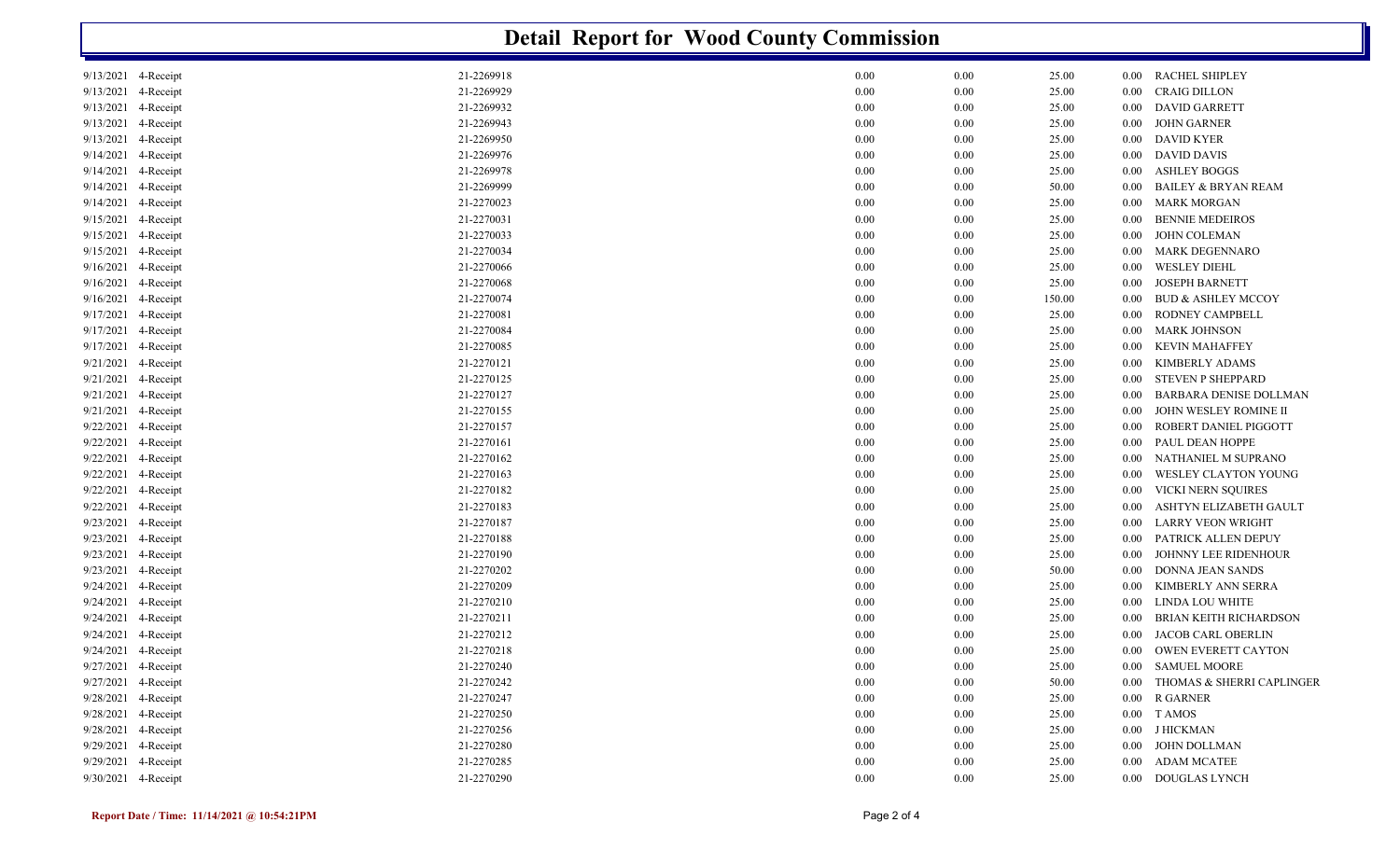|                                                              |                                                                                      |                                                                                         |                                                                                  |                                                                             | <b>Detail Report for Wood County Commission</b>                      |                                                  |                                              |                                               |                                                          |                                                                                                                                         |          |
|--------------------------------------------------------------|--------------------------------------------------------------------------------------|-----------------------------------------------------------------------------------------|----------------------------------------------------------------------------------|-----------------------------------------------------------------------------|----------------------------------------------------------------------|--------------------------------------------------|----------------------------------------------|-----------------------------------------------|----------------------------------------------------------|-----------------------------------------------------------------------------------------------------------------------------------------|----------|
|                                                              | 9/30/2021 4-Receipt<br>9/30/2021 4-Receipt                                           |                                                                                         | 21-2270292<br>21-2270312                                                         |                                                                             | 4-Receipt                                                            | 0.00<br>0.00                                     | 0.00<br>0.00                                 | 25.00<br>25.00<br>2,425.00                    | $0.00\,$<br>$0.00\,$                                     | <b>ROBERT SNYDER</b><br><b>DIANNA HESS</b>                                                                                              |          |
| 59 330                                                       |                                                                                      |                                                                                         |                                                                                  | Totals For 59 317                                                           |                                                                      |                                                  |                                              | 2,425.00                                      |                                                          | <b>Balance Period 3</b>                                                                                                                 | 7,735.00 |
| <b>Fund</b><br>59                                            |                                                                                      | <b>Account</b><br>330                                                                   | Sub1                                                                             |                                                                             | Sub2                                                                 | Sub3                                             |                                              |                                               |                                                          |                                                                                                                                         |          |
|                                                              | CONCEALED WEAPONS<br><b>YTD Budget</b><br>0.00                                       | SHERIFF'S EARNINGS<br><b>YTD Revisions</b><br>0.00                                      | <b>YTD Revised</b><br>0.00                                                       | <b>YTD Debits</b><br>0.00                                                   | <b>YTD Credits YTD Encumbered</b><br>125.00<br><b>Detail Records</b> | 0.00                                             | <b>YTD Used</b><br>(125.00)                  | <b>YTD Available</b><br>(125.00)              |                                                          | <b>Fiscal Year Beginning Bal</b><br>0.00                                                                                                |          |
| <b>Date</b>                                                  | <b>Transaction</b>                                                                   | <b>Vendor</b>                                                                           | <b>Invoice No</b>                                                                |                                                                             | <b>Check No Purchase Order</b>                                       | <b>Revisions</b>                                 | <b>Debits</b>                                | <b>Credits</b>                                |                                                          | <b>PO Amt Description</b>                                                                                                               |          |
| 9/9/2021<br>9/10/2021<br>9/10/2021<br>9/17/2021<br>9/20/2021 | 4-Receipt<br>4-Receipt<br>4-Receipt<br>4-Receipt<br>4-Receipt<br>9/21/2021 4-Receipt |                                                                                         | 21-2269892<br>21-2269901<br>21-2269911<br>21-2270081<br>21-2270096<br>21-2270116 |                                                                             |                                                                      | 0.00<br>0.00<br>0.00<br>0.00<br>$0.00\,$<br>0.00 | 0.00<br>0.00<br>0.00<br>0.00<br>0.00<br>0.00 | 5.00<br>5.00<br>5.00<br>10.00<br>5.00<br>5.00 | $0.00\,$<br>$0.00\,$<br>$0.00\,$<br>0.00<br>0.00<br>0.00 | <b>JULIE STEWART</b><br><b>JOSHUA MCDANIEL</b><br>MICHAEL REYNOLDS<br>RODNEY CAMPBELL<br>RONALD JASON HAMBRICK<br><b>HAROLD A EDGAR</b> |          |
|                                                              |                                                                                      |                                                                                         |                                                                                  |                                                                             | 4-Receipt                                                            |                                                  |                                              | 35.00<br>35.00                                |                                                          | <b>Balance Period 3</b>                                                                                                                 | 125.00   |
| 59 365                                                       |                                                                                      |                                                                                         |                                                                                  | Totals For 59 330                                                           |                                                                      |                                                  |                                              |                                               |                                                          |                                                                                                                                         |          |
| <b>Fund</b><br>59                                            | CONCEALED WEAPONS                                                                    | <b>Account</b><br>365<br>INTEREST EARNED                                                | Sub1                                                                             |                                                                             | Sub2                                                                 | Sub3                                             |                                              |                                               |                                                          |                                                                                                                                         |          |
| <b>YTD Budget</b><br>0.00                                    |                                                                                      | <b>YTD Revised</b><br><b>YTD Debits</b><br><b>YTD Revisions</b><br>0.00<br>0.00<br>0.00 |                                                                                  | <b>YTD Credits YTD Encumbered</b><br>32.35<br>0.00<br><b>Detail Records</b> |                                                                      | <b>YTD Used</b><br>(32.35)                       | <b>YTD Available</b>                         | (32.35)                                       | <b>Fiscal Year Beginning Bal</b><br>0.00                 |                                                                                                                                         |          |
| Date                                                         | <b>Transaction</b>                                                                   | <b>Vendor</b>                                                                           | <b>Invoice No</b>                                                                |                                                                             | <b>Check No Purchase Order</b>                                       | <b>Revisions</b>                                 | <b>Debits</b>                                | <b>Credits</b>                                |                                                          | <b>PO Amt Description</b>                                                                                                               |          |
| 9/30/2021 4-Receipt                                          |                                                                                      |                                                                                         | 21-2270347                                                                       |                                                                             | 4-Receipt                                                            | 0.00                                             | 0.00                                         | 10.63<br>10.63                                |                                                          | 0.00 Wesbanco                                                                                                                           |          |
| Totals For 59 365<br>59 706 40 232                           |                                                                                      |                                                                                         |                                                                                  |                                                                             |                                                                      |                                                  | 10.63                                        |                                               | <b>Balance Period 3</b>                                  | 32.35                                                                                                                                   |          |
| <b>Fund</b><br>59                                            | CONCEALED WEAPONS<br><b>YTD Budget</b>                                               | <b>Account</b><br>706<br>CONCEALED WEAPONS<br><b>YTD Revisions</b>                      | Sub1<br>40<br><b>YTD Revised</b>                                                 | CONTRACTURAL SERVICES<br><b>YTD Debits</b>                                  | Sub2<br>232<br>BANK CHARGES<br><b>YTD Credits YTD Encumbered</b>     | Sub3                                             | <b>YTD Used</b>                              | <b>YTD Available</b>                          |                                                          |                                                                                                                                         |          |
|                                                              | 0.00                                                                                 | 0.00                                                                                    | 0.00                                                                             | 430.00                                                                      | 0.00<br><b>Detail Records</b>                                        | 0.00                                             | (430.00)                                     | (430.00)                                      |                                                          | <b>Fiscal Year Beginning Bal</b><br>0.00                                                                                                |          |
| <b>Date</b>                                                  | <b>Transaction</b>                                                                   | Vendor                                                                                  | <b>Invoice No</b>                                                                |                                                                             | <b>Check No Purchase Order</b>                                       | <b>Revisions</b>                                 | <b>Debits</b>                                | <b>Credits</b>                                |                                                          | <b>PO Amt Description</b>                                                                                                               |          |